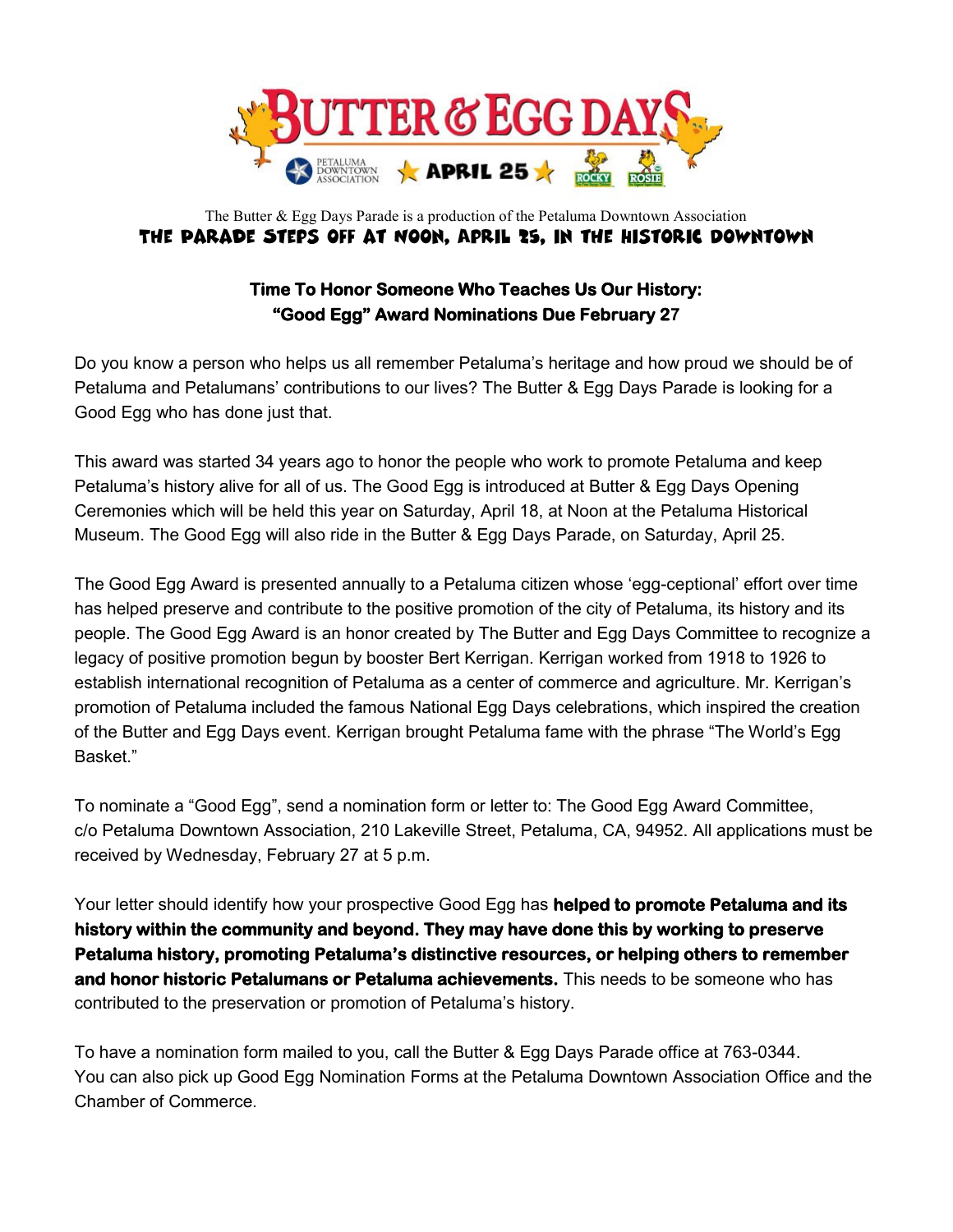## **PAST GOOD EGGS**

- 1983 Adair Heig (now Lara), Author of "A History of Petaluma, A River Town"
- 1984 Bill Soberanes, Argus Courier columnist, Founder of World Championship Wrist Wrestling
- 1985 Skip Sommer, Historic Great Petaluma Mill Developer
- 1986 Ron Walters, KTOB radio personality, performer
- 1987 Debi Riddle, preservationist, Heritage Homes President
- 1988 Linda Buffo, longtime Butter and Egg Days Steering Committee Chair
- 1989 Bill Rhodes, River Festival Founder
- 1990 Bob McLaughlin, longtime Petaluma River advocate
- 1991 Ed Fratini, local historian and archivist
- 1992 Ed Mannion, Argus Courier columnist, Petaluma historian & collector (awarded posthumously)
- 1993 Terri Hohener, founder Miss Petaluma Ambassador Program
- 1994 Marcie Becker, volunteer, Petaluma tourism activist and promoter
- 1995 Pennylee Christensen and Karen Nau, River Festival and Adobe Fiesta Organizers
- 1996 Mike Gerke, downtown businessman, community volunteer
- 1997 Ross Parkerson, preservationist, noted artist of historic locations
- 1998 Alice Forsyth, long time event coordinator and co-founder Butter and Egg Days
- 1999 Mayor M. Patricia Hilligoss, advocate for history of Petaluma, Mayor 1987-1998, Citizen of the year 1978
- 2000 Kathleen Schmelz, promoter of local history, tireless volunteer, museum docent
- 2001 Izzie Barlas, poultry industry leader, WWII Veteran, Community Ambassador
- 2002 Fred Schram, President of Heritage Homes of Petaluma and docent for Petaluma Adobe
- 2003 Susan Warren Villa, Petaluma Museum Association president, and Petaluma advocate
- 2004 Katie Watts, Argus-Courier columnist
- 2005 Bill Hammerman, Petalumans of Yesteryear
- 2006 Lucy Kortum, local advocate and historian
- 2007 Katherine Rinehart, local historian and author
- 2008 Don Bennett, Petaluma promoter, author, and activitist
- 2009 Kathy Fries, coordinator of the Petaluma Historical Library & Musuem
- 2010 Harlan Osborne, writer and columnist
- 2011 Christopher Stevick, promoter of the tressel restoration project
- 2012 John FitzGerald, dedicated river advocate and historian
- 2013 John & Joetta Furrer, for their contributions to preserving Petaluma's history
- 2014 John Crowley, for his commitment to building community in Petaluma